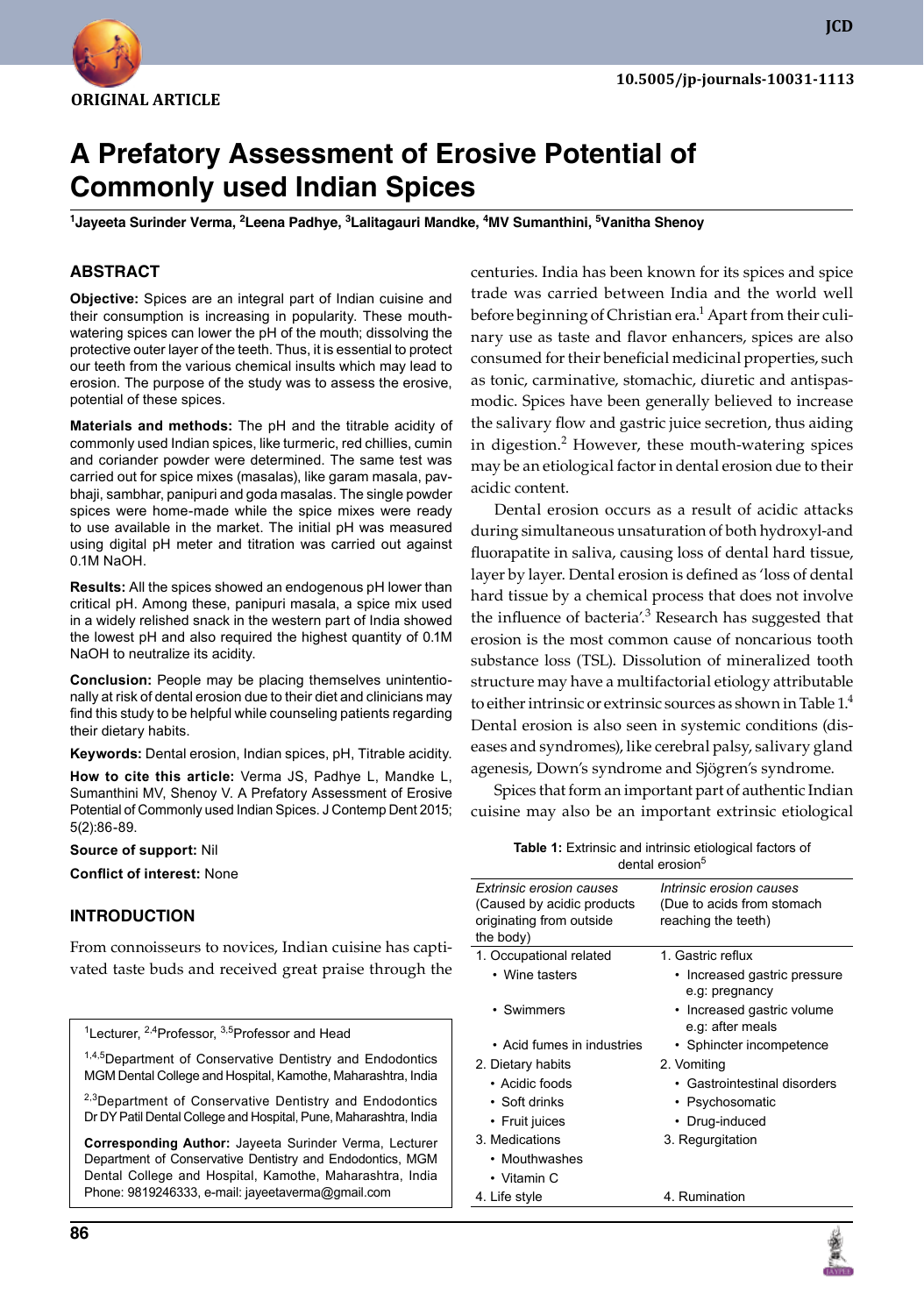factor for erosion. There is also some evidence to suggest that vegetarians are more at risk of developing TSL and although with some variations, Indians are predominantly vegetarians.<sup>6</sup> Many of the food products, drinks and spices are known to be slightly acidic in nature. Furthermore, people also prefer more acidic foods and drinks. An acidic environment ensures the safety of any product by providing conditions which do not allow the pathogenic organisms to survive. A pH of 5.5 is considered to be the 'critical pH' for enamel dissolution.<sup>7</sup> The 'critical pH' is the pH at which a solution is just saturated with respect to a particular mineral, such as tooth enamel. If pH is above the critical pH; then solution is supersaturated and the mineral will precipitate out. Conversely, if the pH is less; the solution is unsaturated and mineral will tend to dissolve until the solution becomes saturated; in this case the solution being saliva.<sup>8</sup>

The erosive potential of foods can be assessed by testing the inherent pH and measuring the titrable acidity of a solution. Associations between diet and dental erosion have received considerable attention, especially in relation to acidic foods and drinks, and clinical studies have identified some particular food and drinks as etiological factors in erosion.<sup>9</sup> Hence, the purpose of the present *in vitro* study was to determine the erosive potential of commonly used Indian spices.

#### **MATERIALS AND METHODS**

Nine commonly used Indian spices were used in this study. Of these, four were single ingredient powders namely cumin (Cuminum cyminum L), coriander (Coriandrum sativum L), turmeric (Curcuma longa L), red chillies (Capsicum annuum L) and five were spice mixes (masalas) which is a mixture of various individual spices. Preparation of powders (single component) and spice mix (masala) was done as follows:

• *Single ingredient spice powder:* Each of the four core ingredients was procured from the local market. All

the samples were air dried and grounded to a fine powder in a mechanized domestic grinder.

Spice mix: five spice mixes were tested. The masalas were of common brand available in the local market and used on a regular daily basis. Table 2 shows the investigated spices with their composition and manufacturers.

 Specimen preparation was done by measuring 3 gm of each individual spice powder and the readyto-use masalas on a digital scale (Contech CA223, India). Further, aqueous solutions of these spices were prepared by mixing 3 gm of powder in 30 ml of distilled water. The obtained mix was stirred rigorously with magnetic stirrer to obtain a homogenous solution.

- *Measurement of pH:* The pH was measured using a pH meter (equiptronics EQ-614A, India). The pH meter was calibrated to '7' to avoid any discrepancies in the reading. pH meter comprises of a beaker to contain the testing solution, magnetic stirrer to ensure a homogenous solution and digital reading panel. The solution was measured in the beaker (30 ml) and the probe was inserted. Reading was obtained on the digital panel and noted.
- *Measurement of titrable acidity:* After the initial pH was measured, 30 ml of the test solution was titrated against 0.1M sodium hydroxide (NaOH). The volume of the base required to raise the pH of the solution to pH of 5.5 (critical pH) and 7 (neutral) were recorded.

## **RESULTS**

Assessment of the spices showed that panipuri masala had the lowest initial pH of 3.13 while turmeric powder had the highest initial pH of 5.47 (Table 3). The individual spice powders on an average showed higher pH when compared to the spice mixes (masalas). Results showed that the volume of sodium hydroxide base needed to raise the pH of the specimens to 5.5 ranged from 0.1 to

| Specimen name     | <i><b>Ingredients</b></i>                                                                            | Manufacturer |
|-------------------|------------------------------------------------------------------------------------------------------|--------------|
| Cumin powder      | Cumin seeds (Jeera)                                                                                  | Home made    |
| Coriander powder  | Coriander seeds (Dhaniya)                                                                            | Home made    |
| Turmeric powder   | Turmeric (Haldi)                                                                                     | Home made    |
| Red chilly powder | Red chillies (Lal Mirchi)                                                                            | Home made    |
| Garam masala      | Cumin, coriander, black pepper, cardamom, cinnamon, bay leaves, whole clove                          | Everest      |
| Pavbhaji masala   | Coriander, chillies, cumin, black pepper, turmeric, fennel seed, salt                                | Everest      |
| Sambhar masala    | Cumin, coriander, curry leaves, asafetida, fenugreek, turmeric, mustard, red chillies                | Everest      |
| Panipuri masala   | Dry mango, salt, black salt, cumin, red chillies, asafetida, citric acid, black pepper,<br>coriander | Everest      |
| Goda masala       | Cardamom, cinnamon, cloves, coconut powder, mustard, cumin, bay leaves, black<br>pepper              | Bedekar      |

**Table 2:** Composition of the specimens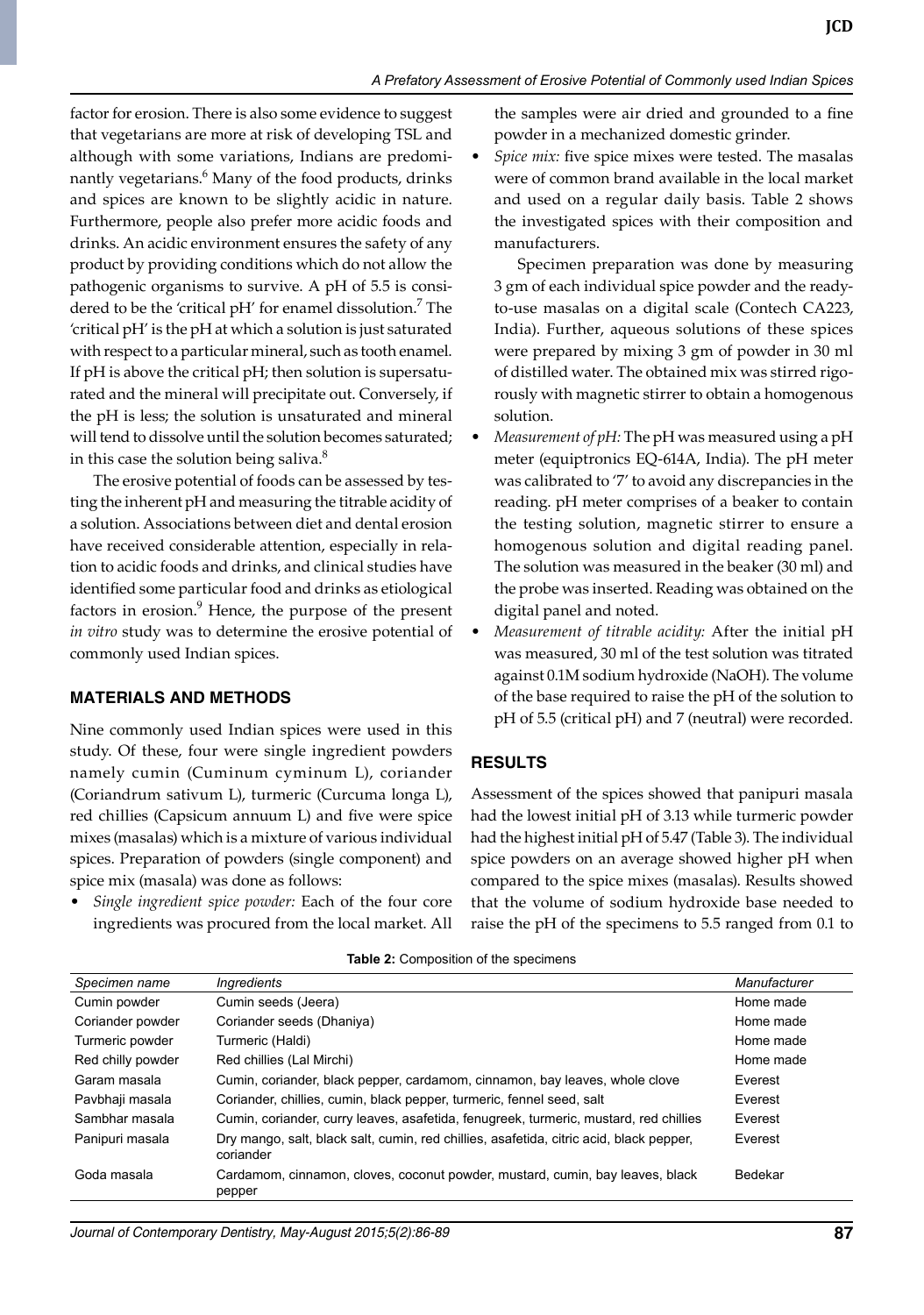6.2 ml while to increase to 7 ranged from 3.1 to 14 ml. Panipuri masala showed the highest titration values to raise the pH to 5.5, i.e. 6.2 ml and 7, i.e. 14 ml. Turmeric powder showed the lowest titration value of 0.1 ml to reach pH of 5.5 whereas coriander powder showed lowest titration value of 3.1 ml to reach pH of 7 (Table 4).

## **DISCUSSION**

The pH of soft drinks has been tested by many researchers.10-13 However, the effect of the spices used to cook authentic Indian food has not yet been studied extensively. pH is defined as decimal logarithm of reciprocal of hydrogen activity in a solution. The level of acidity of a substance is measured by pH scale from 0 to 14. A substance measuring 7 is neutral. A substance measuring <7 is acidic. A substance measuring >7 is alkaline. The erosive potential of a material can be assessed by determining the inherent pH and measuring the titrable acidity or buffering capacity. The buffering capacity is the ability of the drink to resist a change of pH (to maintain its pH).<sup>14-16</sup> The higher the buffering capacity of a drink, the higher is its erosive potential.

The normal pH of saliva is around 7 until other factors are introduced. pH is a factor in demineralization and remineralization of dental tissues. Acidic substances have the potential to dissolve the minerals in the enamel (calcium and phosphorous) causing demineralization. Enamel demineralization takes place below pH of 5.5,

| SI. no. | Specimen name     | Initial pH |
|---------|-------------------|------------|
| 1       | Cumin powder      | 5.17       |
| 2       | Coriander powder  | 5.02       |
| 3       | Turmeric powder   | 5.47       |
| 4       | Red chilly powder | 4.62       |
| 5       | Garam masala      | 4.53       |
| 6       | Pavbhaji masala   | 3.99       |
|         | Sambhar masala    | 4.59       |
| 8       | Panipuri masala   | 3.13       |
| 9       | Goda masala       | 4.81       |

| <b>Table 3:</b> Initial pH of spices |  |  |
|--------------------------------------|--|--|
|--------------------------------------|--|--|

|    |                   | Volume (ml) of base NaOH needed<br>to increase the pH to |      |
|----|-------------------|----------------------------------------------------------|------|
|    | Specimen name     | pH 5.5                                                   | pH 7 |
| 1. | Cumin powder      | 0.3                                                      | 3.2  |
| 2  | Coriander powder  | 0.6                                                      | 3.1  |
| 3  | Turmeric powder   | 0.1                                                      | 4.8  |
| 4  | Red chilly powder | 5.8                                                      | 9.0  |
| 5  | Garam masala      | 2.5                                                      | 4.0  |
| 6  | Pavbhaji masala   | 5.0                                                      | 7.5  |
| 7  | Sambhar masala    | 2.8                                                      | 4.5  |
| 8  | Panipuri masala   | 6.2                                                      | 14   |
| 9  | Goda masala       | 4.5                                                      | 6.0  |

known as the critical pH; while dentin demineralization occurs below pH of 6.5. Generally, a pH value of 5.5 or lower is capable of softening the surface of enamel in only a few minutes. It takes the saliva between 30 and  $45$  minutes to neutralize an acid attack.<sup>17</sup> Theoretically, the erosive potential of any foodstuff is dependent upon the tooth anatomy, fluoride content present, immediate effect of the food on the tooth surface, the time it takes to clear the food from the mouth, the eating method, the protective effect of saliva,<sup>18</sup> the amount of residual food after swallowing, the actual amount of spice consumed and the frequency of consumption.

The spices used in this study are commonly used in Indian food preparations. All the spices had an initial pH lower than critical pH of 5.5 (Table 3), and thus can be inferred as potential etiological factors for dental erosion. However, most of these spices are not consumed directly; they are generally consumed as additives with vegetables, cereals, millet, pulses or meat. This may reduce the overall harmful effect which the spices may have on the teeth. Also, the quantity of spices used might also vary depending on an individual's taste and style of preparation. In general, a single acidic attack is of minor importance, but if repeated, the ability of the saliva to buffer the acidity decreases.

An important consideration is, however, the panipuri masala, which is generally consumed by mixing with water, without adding any other additives as mentioned previously to reduce its acidity levels. According to our study, panipuri masala showed the lowest pH and also required the maximum base to neutralize it. This could be attributed to the fact that it contains citric acid as one of its core ingredients. Citric acid sequesters calcium ions from saliva, preventing remineralization, etches dentin and causes dental erosion; similarly for carbonated drinks. The citric acid also acts as an effective buffer giving the drinks higher titrable acidity and making their pH reducing effects in the mouth greater than the protective buffering actions of saliva.<sup>19</sup>

Indian cuisine often has a high fat content and is also heavily spiced. Thus, it has greater potential for provoking gastroesophageal reflux disease (GERD). In a study on the Indian population,<sup>20</sup> 90% of the participants felt relief after decreasing the consumption of spicy foods. In this aspect, GERD is commonly associated with dental erosion. Therefore, the effect that the spices have on the GI tract may indirectly cause dental erosion, in addition to its inherent acidic property.

The results of this study indicate the potential of certain Indian spices to be erosive in nature and, therefore, can be considered to contribute to TSL among the people who consume spicy food. However, to further confirm